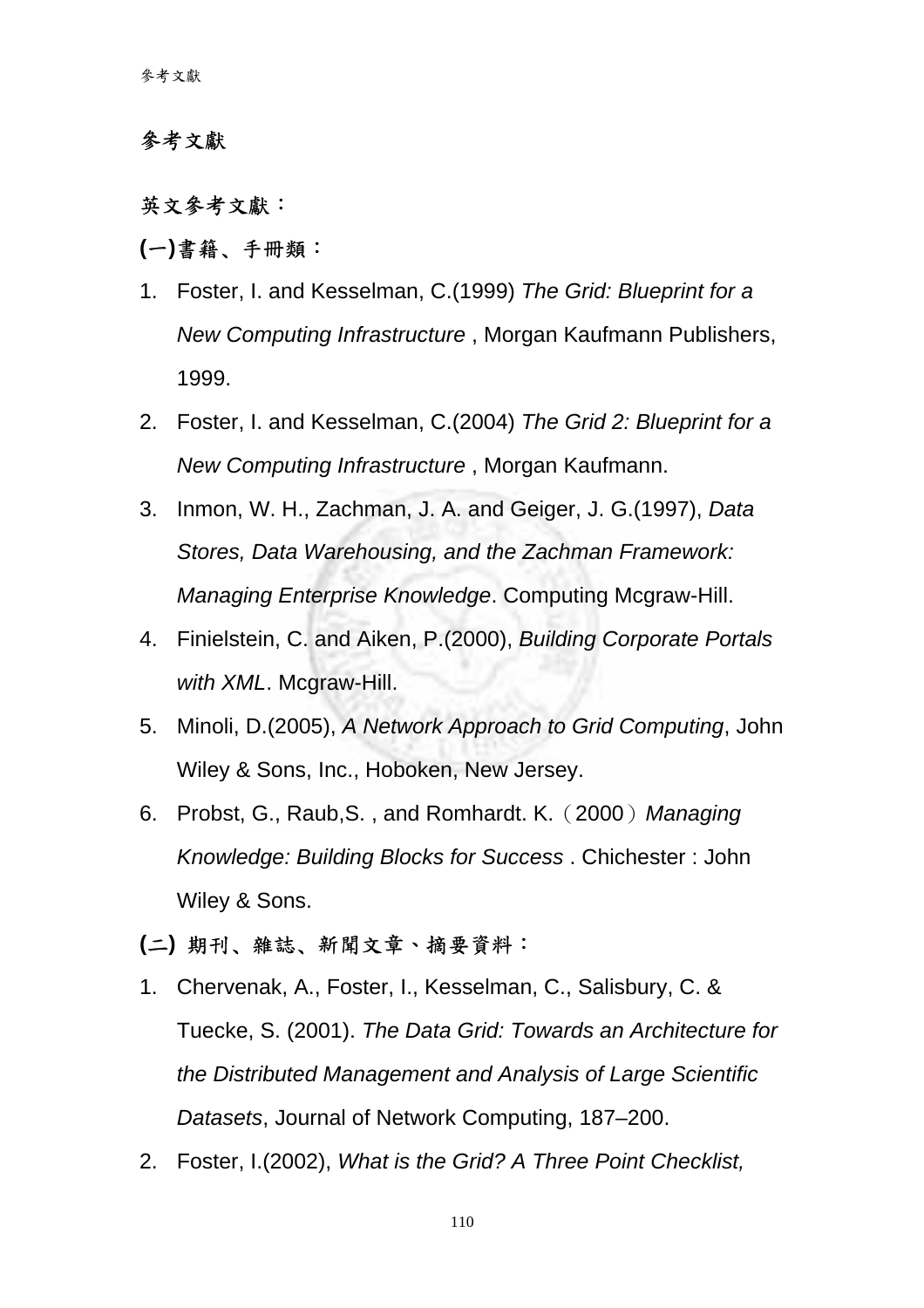*Grid Today, Vol. 1*, No. 6, 22 July 2002. http://www.gridtoday.com/ 02/0722/100136.html.

- 3. Foster I., Kesselman C., and Tuecke S.(2001), *The anatomy of the grid: Enabling scalable virtual organizations*, International J. Supercomputer Applications, 15(3), 2001.
- 4. Heimbigner, D. and McLeod, D.(1985) *A federated architecture for information management*, ACM Transactions on Information Systems (TOIS), Vol. 3, Issue 3, July 1985.
- 5. Moore, R.(2003c) *Virtualization Services within Data Grids*, Business Briefing: Data Management and Storage Technology, Business Briefings Ltd., 2003.
- 6. Thibodeau, K. (2000). *Building the Archives of the Future*, D-Lib Magazine.
- 7. Zachman, J. A.(1987) *A Framework for Information System Architecure*, IBM system Journal, Vol. 26, no, 3, 1987.
- **(**三**)** 專門或研究報告:
- 1. CCSDS (2002). *Reference Model for an Open Archival Information System*, Retrieved March 13, 2004 from http://www.ccsds.org/documents/pdf/CCSDS-650.0-R-2.pdf.
- 2. UN/CEFACT and OASIS(2001),*Business Process and Business Information Analysis Overview v1.0*(Technical Reports No. bpOVER), May 11, 2001.
- 3. International Council on Archives[ICA](1994), *ISAD*(*G*): *General International Standard Archival Description.*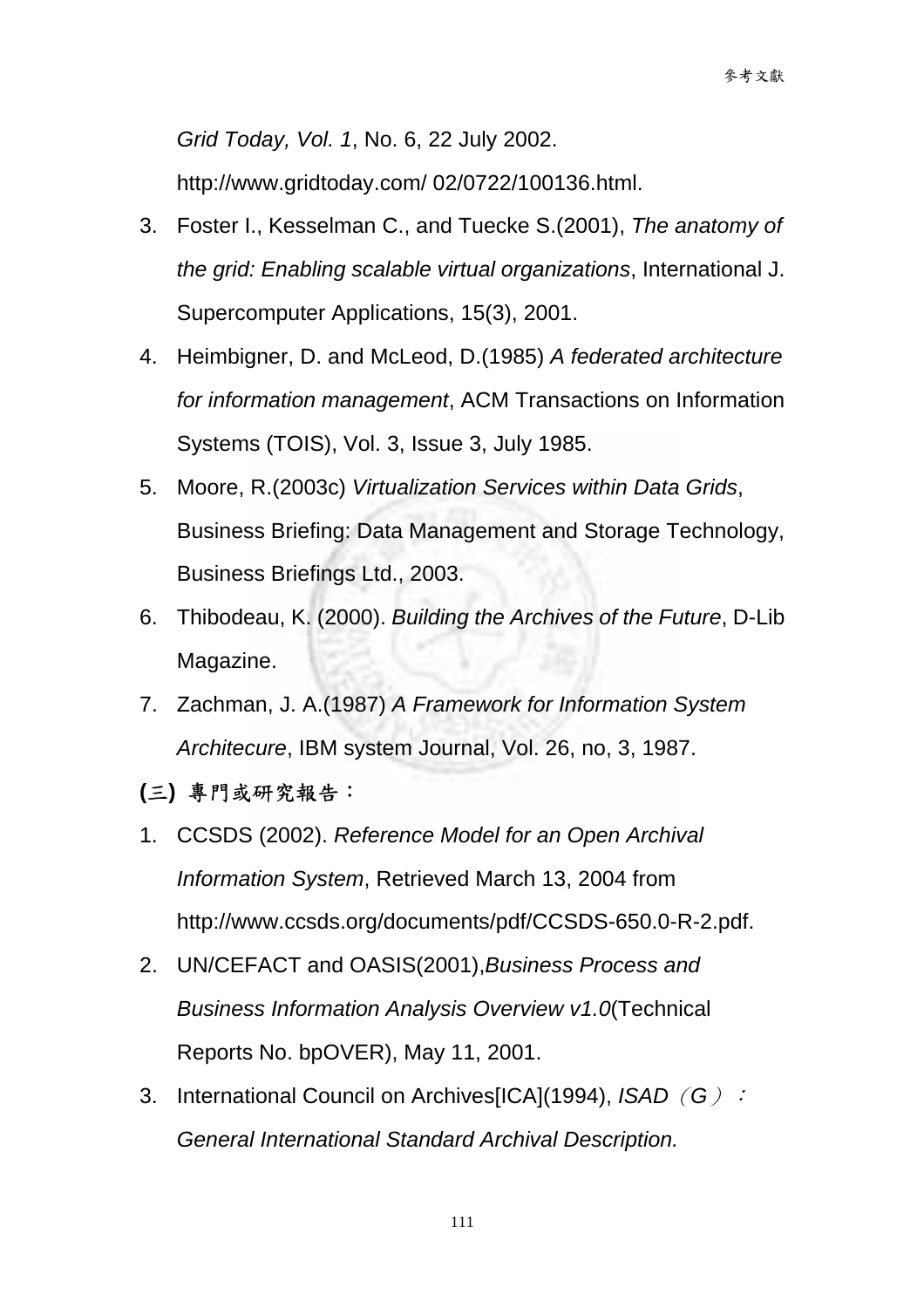- 4. Moore, R. (2003a). *Common Consistency Requirements for Data Grids, Digital Libraries, and Persistent Archives*. Grid Protocol Architecture Group draft, Global Grid Forum, April 2003.
- 5. Moore, R.(2003b) *Preservation of Data*. SDSC Technical Report 2003-006, San Diego, California, September, 2003.
- 6. Moore, R. and Merzky, A. (2003). Persistent Archive Concepts, Retrieved May 1, 2004 from http://www.npaci.edu/DICE/Pubs/ Data-PAWG-PA.doc.
- **(**四**)** 會議專刊或專題座談會論文:
- 1. Chiang, J.(2003), *Zachman Framework*, Presentation slides for UN/CEFACT TMG Intri-Meeting, December, 2003.
- 2. Foster, I.(2003) *Introduction to the Grid*. Retrieved June 13, 2004 from

http://www-fp.mcs.anl.gov/~foster/Talks/Comdex%20Grid%20 Foster%20November%202003.ppt.

- 3. Foster I., Kesselman C., Nick J., and Tuecke S.(2002), *The Physiology of the Grid: An Open Grid Services Architecture for Distributed Systems Integration*, Open Grid Service Infrastructure WG, Global Grid Forum, June 22, 2002.
- 4. Moore, R (2001). *Knowledge-based Grids*, Proceedings of the 18th IEEE Symposium on Mass Storage Systems and Ninth Goddard Conference on Mass Storage Systems and Technologies, San Diego, California, April 2001.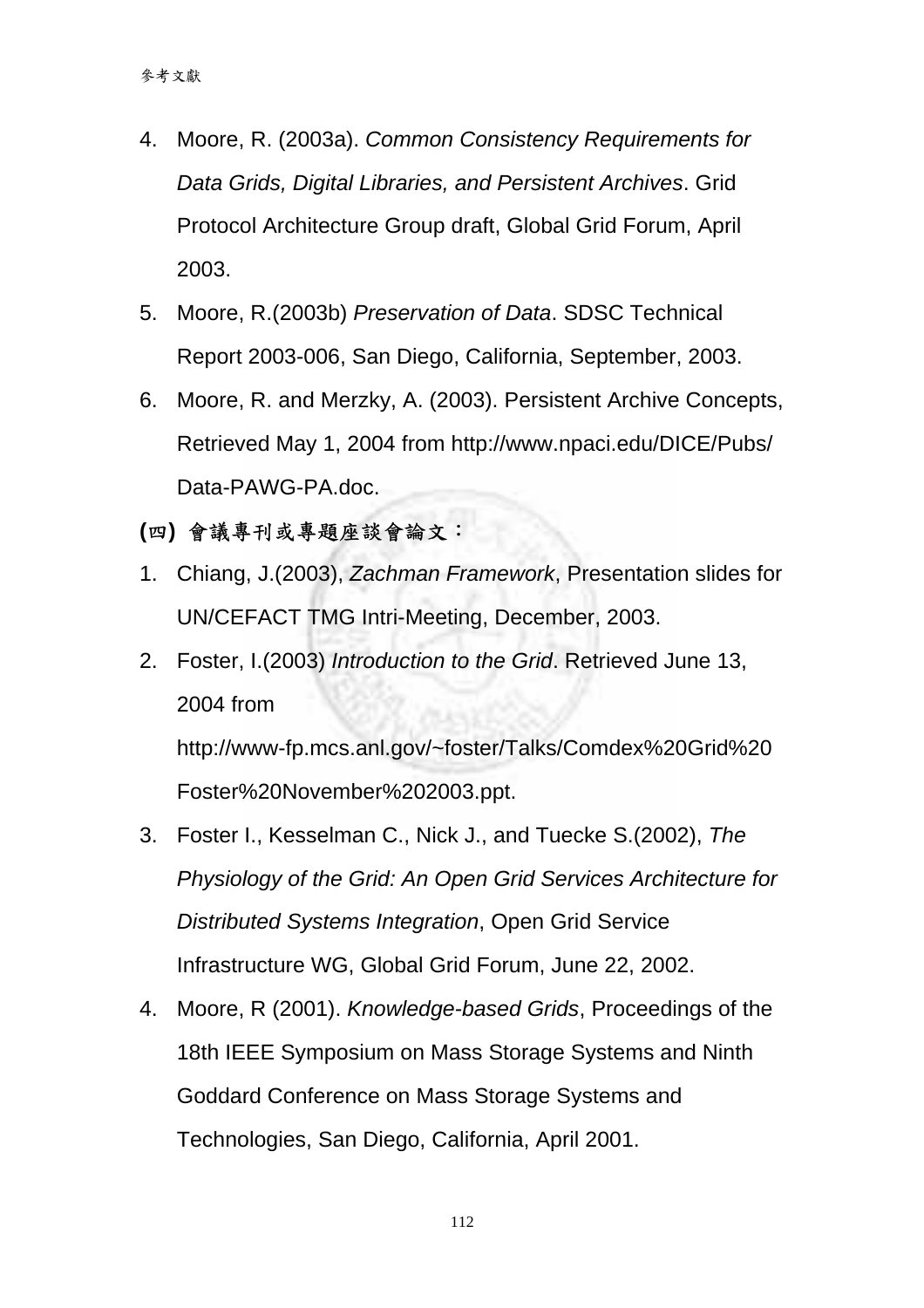- 5. Moore, R. (2004a). *Preservation Environments*, 21st IEEE Symposium on Mass Storage Systems and 12th Goddard Conference on Mass Storage Systems and Technologies, April 2004.
- 6. Moore, R. (2004b) *Grid based Solutions for Distributed Data Management*. Presentation slides for PRDLA 2004 Annual Conference, Taipei, Taiwan, 16 October, 2004. Retrieved December 23 , 2004 from http://lib.hku.hk/PRDLA\_2004/
- 7. Moore, R. (2004c) *Using Data Grids to Manage Distributed Data*, Presentation slides for PNC 2004 Annual Conference, Taipei, Taiwan, 17-22 October, 2004.
- 8. Najmi, F., Berthomieu, F., and Bourge, F. (2004)*The UN/CEFACT Registry/Repository Architecture*. Presentation slides for 5th UN/CEFACT Forum, Vienna, U.S., September, 2004.
- 9. Rajsekar, A., Wan M., Moore R., and Schroeder W.(2004) *Data Grid Federation*, submitted to PDPTA 2004 - Special Session on New Trends in Distributed Data Access, January, 2004.
- **(**五**)** 學位論文:無
- **(**六**)** 其他未出版之著作:無
- **(**七**)** 電子媒體資料:
- 1. Channabasavaiah K., and Holley K.(2004) *Migrating to a Service-oriented Architecture*. Retrieved May 28,2004 from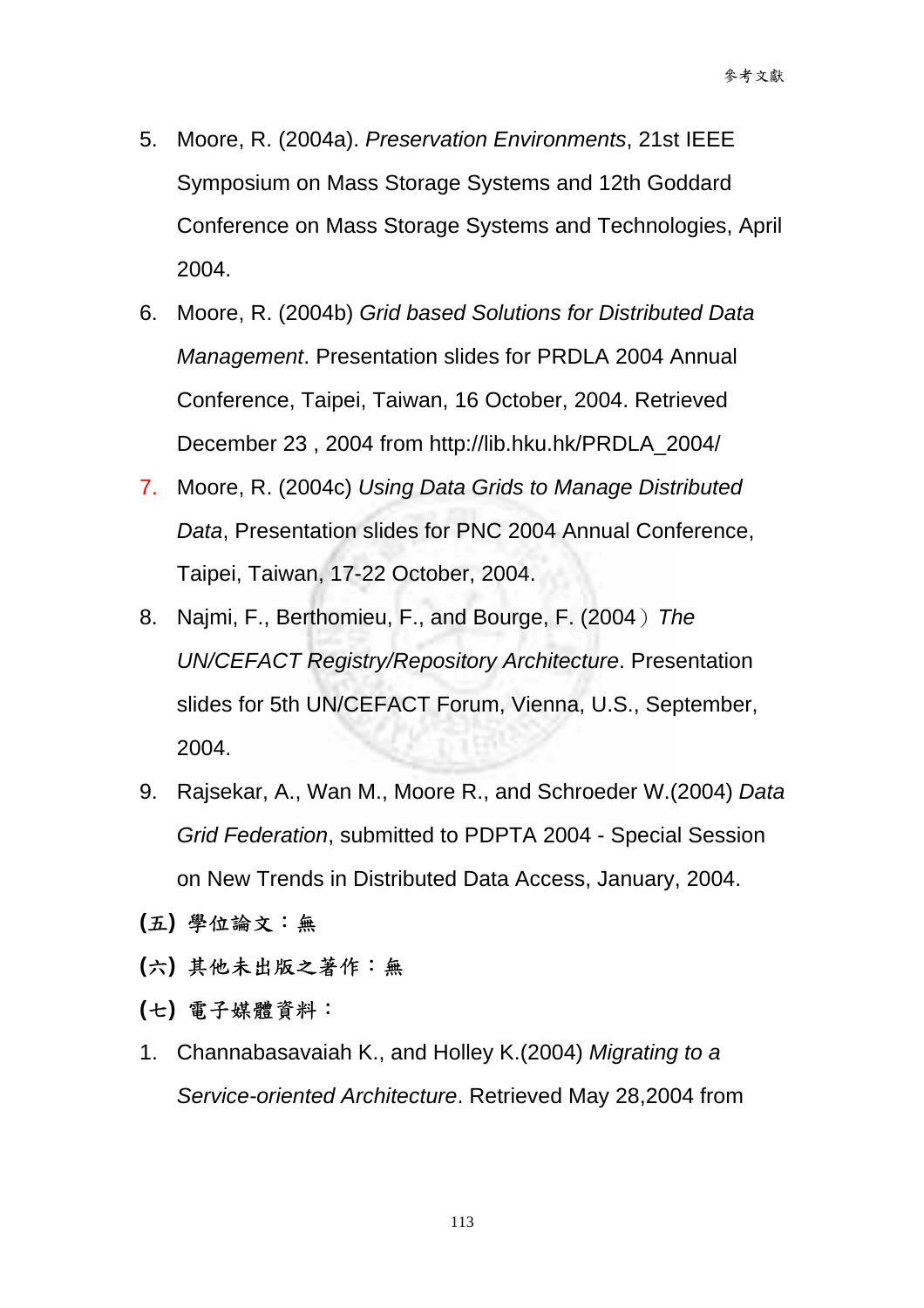ftp://ftp.software.ibm.com/software/info/openenvironment/G224 -7298-00\_Final.pdf.

- 2. NARA (1997/2000) *Ready Access to Essential Evidence*:*The Strategic Plan of the National Archives and Records Administration 1997-2007*, Retrieved March 23, 2004 from http://www.archives.gov/about\_us/ strategic planning and reporting/2000 strategic plan.html#go als
- 3. NARA(2001) *About ERA*, Retrieved March 30 , 2004 from http://www.archives.gov/electronic\_records\_archives/about\_er a.html
- 4. National Archive of Australia (2000). *The DIRKS methodology a users guide.* Retrieved April 20, 2004 from http://www.naa.gov.au/recordkeeping/dirks/dirksman/part1.html #fn5
- 5. RLG(2002)*A Metadata Framework to Support the Preservation of Digital Objects*, June 2002, from http://www.oclc.org/research/projects/pmwg/pm\_framework.pdf
- 6. Unger J., and Haynos M.(2003) *A visual tour of Open Grid Services Architecture*. Retrieved August 20, 2004 from http://www-106.ibm.com/developerworks/grid/library/gr-visual/

**(**八**)** 法令:無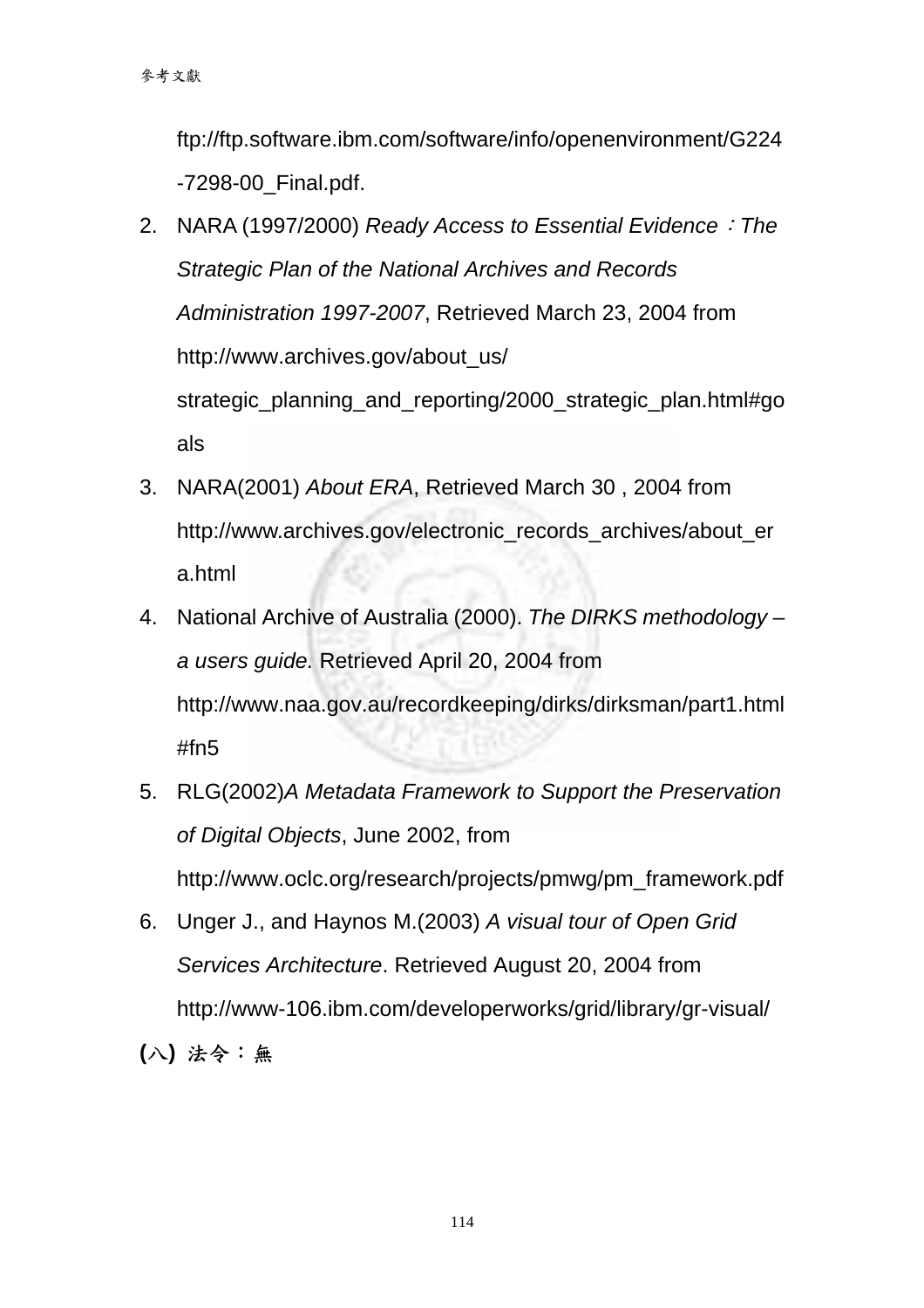#### 中文參考文獻:

#### **(**一**)** 書籍﹑手冊類:

- 1. 梁中平等(民 91),*ebXML* 標準與電子商務應用,台北:經濟部技 術處。
- 2. 韓玉梅(1995), 外國現代檔案管理教程, 北京: 人民大學出版社。
- 3. 薛理桂(民87), 檔案學導論, 臺北:漢美出版社。
- 4. 檔案管理局(民90),機關檔案管理作業手冊,台北:檔案管理局。
- 5. 檔案管理局(民91b), *邁向* 2011-檔案管理十年發展策略, 台北: 檔案管理局。
- **(**二**)** 期刊﹑雜誌﹑新聞文章、摘要資料:
- 1. 中研院計算中心(民 93b),《業務說明》*:*本院物理所暨計算中心 參與「全球計算網格佈署計畫」之說明,台北:中研院計算中心 通訊, 第 20 卷 08 期, 93 年 04 月 05 日。
- 2. 岳玉山(民93), 雷子紀錄管理, 台北:檔案季刊第三卷第二期, 93 年 9 月,頁 74-87。
- 3. 薛理桂(民90),我國檔案管理之困境與突破,台北:國立中央圖 書館臺灣分館館刊,第七卷第三期,頁64-70。
- **(**三**)** 專門或研究報告:
- 1. 姜國輝、林誠謙等(民93), 電子檔案長期保存計數之研究報告(計 書編號: RDEC-NAA-資-093-006), 台北:檔案管理局。民 93 年 11 月。
- 2. 陳昭珍(民92),我國國家檔案描述標準化之研究報告(計書編號: RDEC-NA-02-092-003),台北:檔案管理局,民國 92 年 11 月。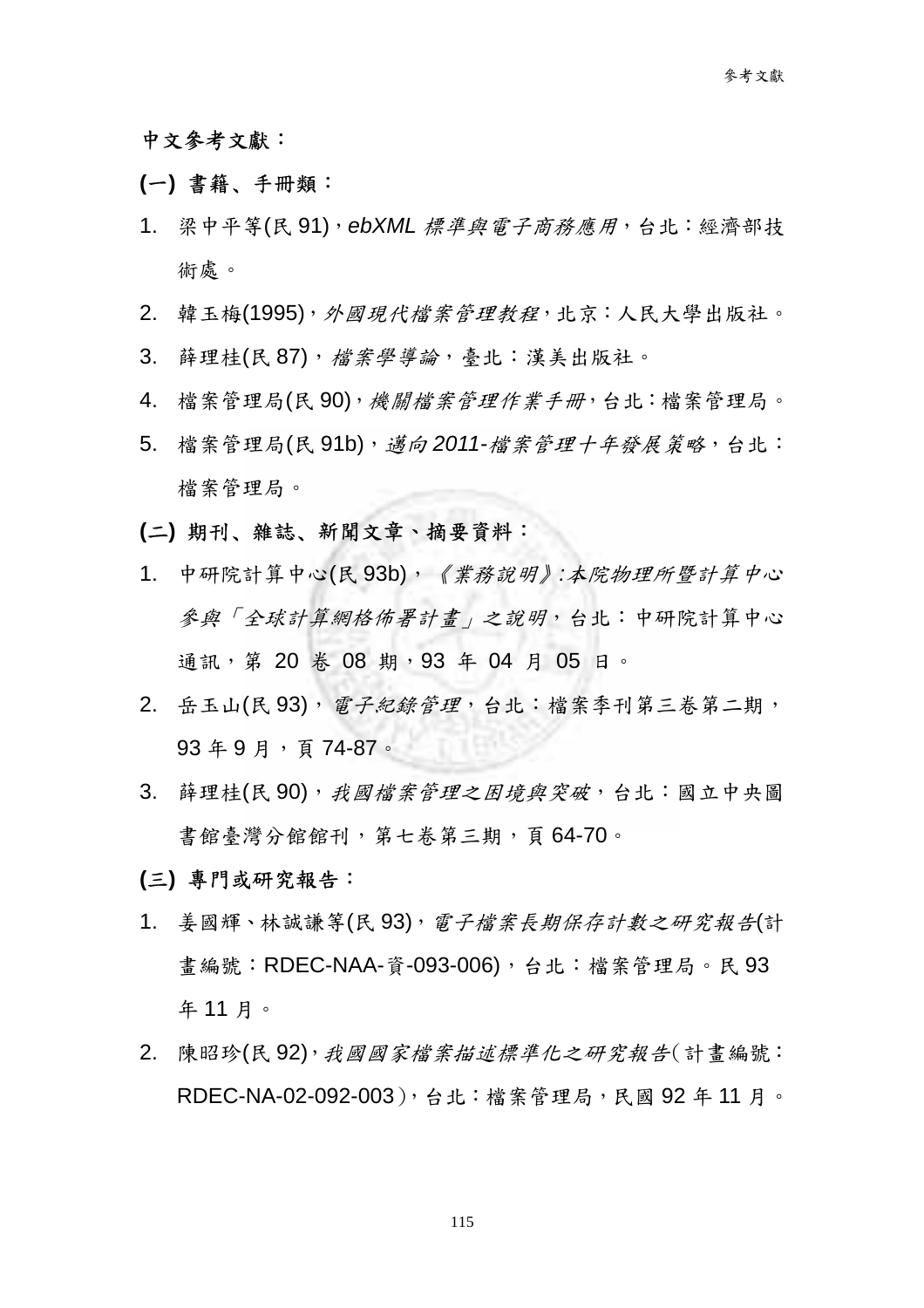- 3. 楊新章等(民92),全國檔案知識管理系統建置之研究報告(計書編 號:RDEC-NA-05-092-001), 台北:檔案管理局, 民國 92年11 月。
- **(**四**)** 會議專刊或專題座談會論文:無
- **(**五**)** 學位論文:
- 1. 黃惠卿(民93),資訊科技在共同行銷應用之研究~以銀行與保險 業務為例,國立政治大學商學院 EMBA 資管組 93 年碩士論文。
- 2. 趙培因(民 92),以政府文件管理建構知識管理策略之研究 以美 國及我國國家檔案中央主管機關為例,國立政治大學商學院 EMBA 資管組 92 年碩士論文。
- 3. 鍾豐謙(民91),專家輔助搜尋策略之研究,國立政治大學資訊管 理系 91 年碩士論文。
- **(**六**)** 其他未出版之著作:
- 1. 邱菊梅(民93),規劃電子公文檔案管理系統注意事項,機關電子 公文檔案管理系統置辦計書工作研習營演講簡報,花蓮,民93 年 5 月 4 日。
- 2. 中研院計算中心(民 93c),數位典藏異地備份*-*以中央研究院單位 計畫規劃方案為例,中央研究院內部例行會議簡報資料,民國 93 年 10 月。
- 3. 檔案管理局(民 93b),國家檔案描述標準格式(草案)*--*一般性檔 案,檔案管理局未出版資料。
- 4. 檔案管理局(民 93c),國家檔案描述標準格式(草案)*--*特殊性檔 案,檔案管理局未出版資料。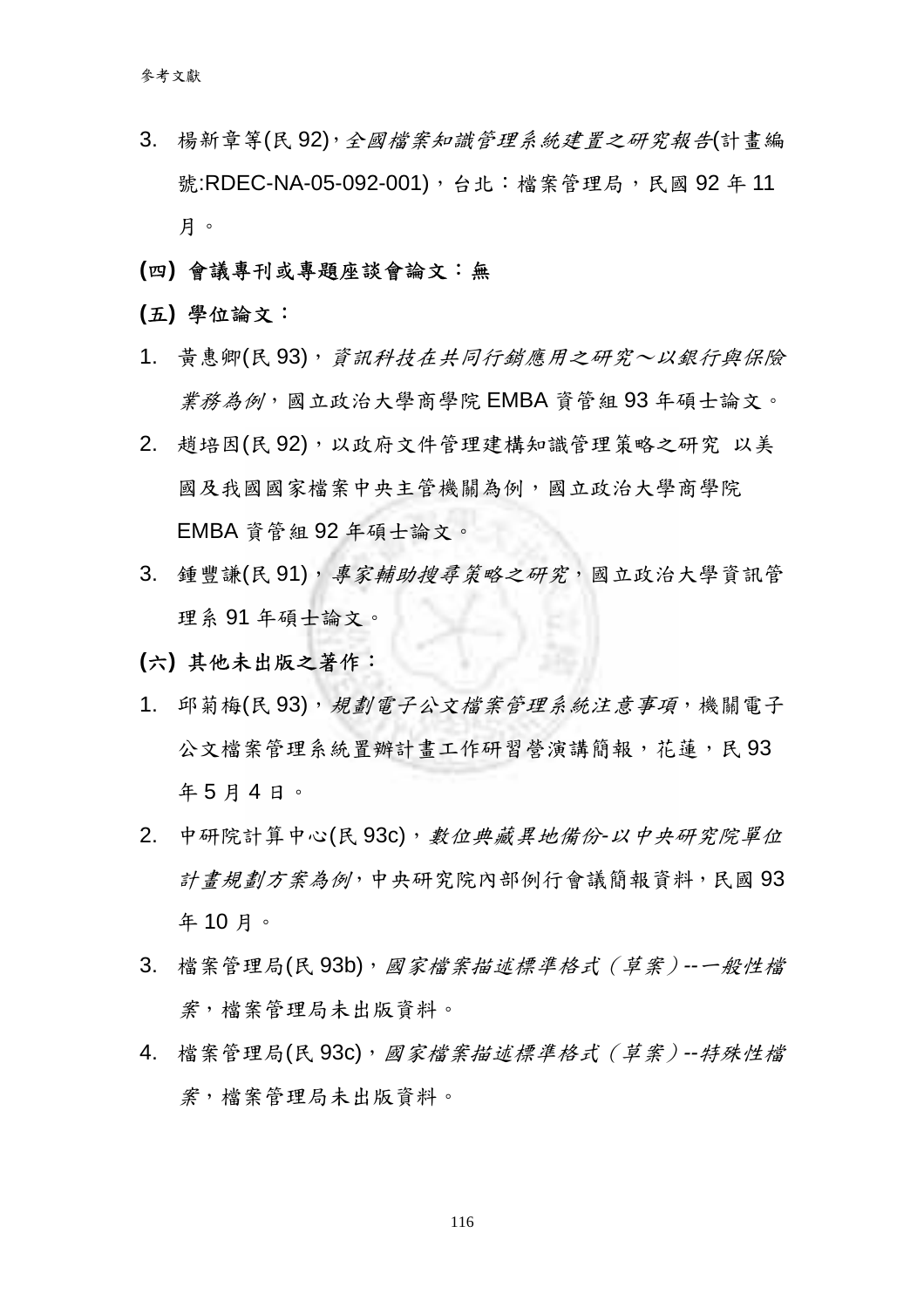- 5. 檔案管理局(無日期),全國檔案資訊系統功能圖,檔案管理局未 出版資料。
- **(**七**)** 電子媒體資料:
- 1. NDAP(民 94a), 數位典藏國家行科技計書簡介, 民國 94年1月 13 日取自數位典藏國家型科技計畫網頁: http://www.ndap.org.tw/1\_intro/intro.php。
- 2. 中研院計算中心(民 93a), 計算中心簡介, 民國 93年 12 月 13 日取自中央研究院計算中心網頁: http://www.ascc.net/center/index.html
- 3. 台灣 ebXML 推廣中心(民 93),*ebXML* 架構*-OASIS* 相關技術委 員會,民國 93 年 12 月 5 日取自台灣 ebXML 推廣中心網頁: http://www.ebxml.org.tw/big5/content/ebxml\_oasis.htm.
- 4. 李清培(民 92),*Web services* 之規劃策略與設計模式 *--* 企業觀 點,民國 93 年 9 月 15 日取自: http://www.microsoft.com/taiwan/msdn/columns/dotNETResear ch/webservicesent\_02.htm
- 5. 陳兆祿與和寶榮(無日期),檔案工作專業術語解答-檔案定義,民 國 94 年 2 月 5 日取自北京大學檔案館網頁: http://www.pku.edu.cn/lib&mus/archives/ywzhdao/daywzhd2/d adyi.htm
- 6. 薛理桂(民93),國際與美加等國檔案編目規則探討,取自台灣大 學圖書館網頁:

http://www.lib.ntu.edu.tw/pub/univj/uj3-4/uj3-4\_6.html